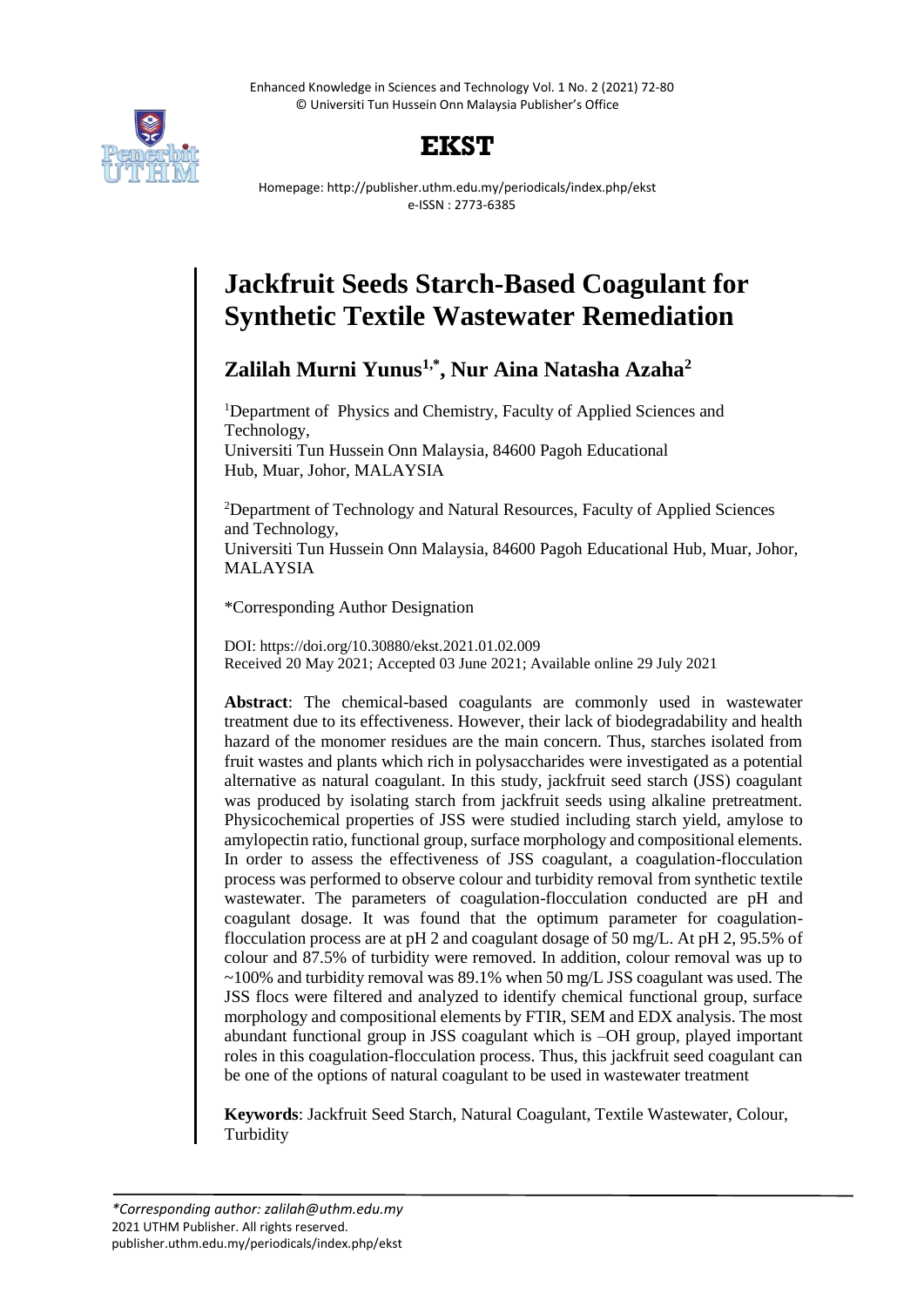#### **1. Introduction**

Textile industry has become one of the world's worst delinquents in terms of toxic waste because it requires a great amount of two components which are water and chemical. The chemicals used are includes strong acids, strong alkalis, inorganic chlorinated compounds, sodium hypochlorite. Other than that, organic compound such as dyestuff, bleaching agent, finishing chemicals, starch, thickening agent, surface active chemicals, wetting and dispersing agents and salts of metals are also in the list [1]. Therefore, the wastewater discharged are commonly polluted with high concentration of by-products from the process. The high colouring power of dyes can cause aesthetic damage on the potable water [2].Coagulation-flocculation is a common wastewater treatment as it is one of the simplest and most efficient method. Coagulants are varies from chemical to non-chemical and could be from synthetic or natural sources. As reported in previous study, aluminium sulphate (alum) is most commonly used as it is easy to handle and cheap [3]. However, the coagulation by alum also have disadvantages which are high quantities of chemicals needed, produce high volume of sludge [4], and there is significant change in pH of treated water [5]. Nevertheless, uncontrolled coagulant administering, inefficient use of the coagulant, or issues in the chemical reactions of treatment process will cause the presence of residual monomers [6]. They are undesirable because of their neurotoxicity and strong carcinogenic properties [3].

In order to find the alternative for the use of chemical-based coagulant, many researches developed interest into natural coagulant which can be produced or extracted from plant, animal and also microorganisms. By considering the cost, safety for ecology system, human health, biodegradability, and a comprehensive acceptable operational effective dose range of flocculation for various colloidal suspensions, natural coagulants are most suitable to be used for wastewater treatment. Since the plants can be locally grown, they are also more cost-effective than imported chemicals [7]. Conventional starches and starches isolated from fruit wastes and plants which rich in polysaccharides are gaining increasing interests as potential natural coagulant. From previous studies, starches isolated from different sources are well documented for various applications. On the other hand, there are also many of their applications in food industries such as thickener and stabilizer [8] and also as tablet binders [9]. Besides, starches were also discovered by research for wastewater treatment as coagulant to remove turbidity [10, 11] and adsorbent for the removal of Rhodamine B dye in dye wastewater [16]. Starch can be used as natural coagulant due to its low cationic polyelectrolyte properties [12]. Therefore, in this study, jackfruit seeds starch (JSS) was isolated and characterized with respect to the physicochemical properties. Then, the efficiency of jackfruit seeds starches as natural coagulant to treat synthetic textile wastewater was evaluated.

#### **2. Materials and Methods**

2.1 Preparation and isolation of jackfruit seeds starch.

The jackfruit seeds were collected from fruit stall in Pekan Pagoh. The undesirable parts of the seeds such as the sprouting and the outer seed coats were also removed. The seeds were washed and rinsed. After that, the seeds undergo drying process in a pre-heated hot air oven to 65˚C for approximately 48 hours. The weight were measured triplicate at every hour to ensure constant weight is obtained [11]. The dried seeds were ground by using grinder and sieved by sieve shaker into the size ranging from 63 µm. The powders will be packed accordingly into zip-lock bags.The isolation of jackfruit seed starch was carried out according to the methods reported by [11].

The powdered seeds with weight of 1 part solid to 10 parts of 0.05 M NaOH was mixed at 200 rpm stirring speed. Then, the mixture was filtered using a four-fold muslin cloth to remove seed fibers and solid residues into an empty beaker. The removed solid residues undergoes alkaline extraction for the second times to isolate the remaining starch components. The filtrate was centrifuged at 4000 rpm, 25 °C for 10 min. The isolated starch formed a whitish paste after the supernatant drained and the brown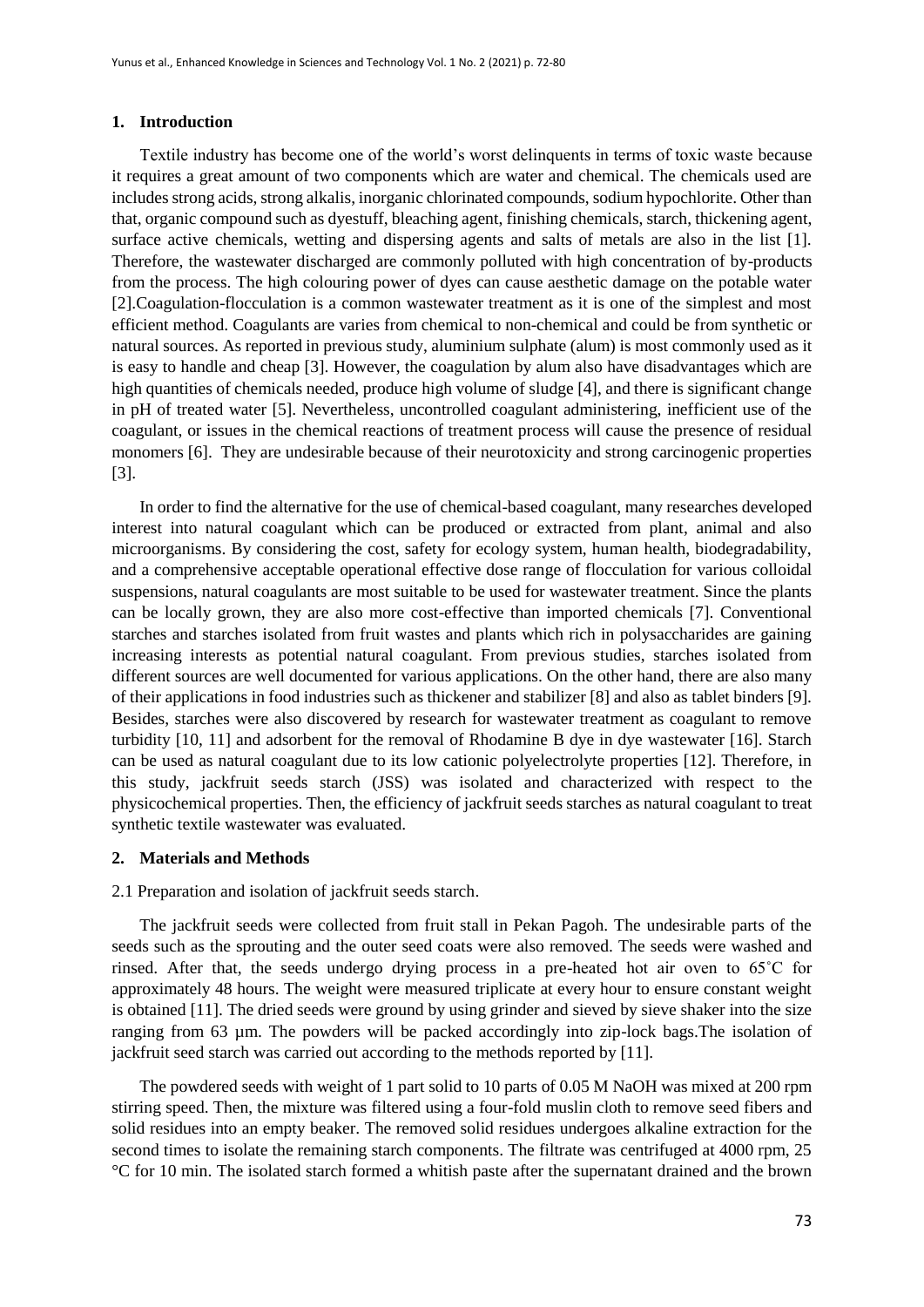sediment scrapped off. 0.1 M HCl neutralized the isolated starch to pH  $7.0 \pm 0.1$ . The remaining whitish sediment was washed with distilled water and left in the oven for overnight drying at 40 °C for complete drying. The dried powder was collected, pounded, packed in a zip-lock bag and stored in a desiccator until further analysis.

#### 2.2 Preparation of synthetic textile wastewater

The synthetic textile wastewater was prepared according to method by [13]. 200 mg of dye powder (Congo red, L173) was dissolved into 1 L of distilled water making the solution into 200 ppm concentration. The dye with pH of 3-5 was supplied by Comak Chemical Product. The initial measurement of pH, colour and turbidity were measured and recorded.

2.3 Physicochemical analysis of isolated jackfruit seeds starch.

2.3.1 Determination of starch yield.

The percentage yield of isolated JSS was obtained by calculating using Eq. (1):

$$
Yield = \frac{Dry \text{ weight of isolated starch}}{Dry \text{ weight of seed powder used for extraction}} \, x \, 100\% \quad Eq. (1)
$$

# 2.3.2 Determination of amylose and amylopectin content

The amylose and amylopectin content was determined by using a simple and rapid calorimetric method which adopted from [14]. 0.1 g of isolated JSS samples was dissolved by heating at 95°C for 10 minutes in mixture of 1 mL of 99% ethanol and 9 mL of 1M of NaOH. After dissolve, this solution was cooled before being diluted with distilled water in 100 mL volumetric flask. 5 mL of this solution was mixed with 1 mL of 1M acetic acid and 2 mL of iodine solution. The distilled water was added to the mark of 100 mL volumetric flask. The absorbance at 620 nm were measured using T60 UV-Vis Spectrophotometer (PG Instruments, UK). The amylose and amylopectin content were calculated using Eq. (2) and Eq. (3) respectively:

> Amylose content  $(\%) = 3.06 x$  absorbance  $x$  20  $Eq.(2)$ Amylopectin (%) = 100 % of amylose content *Eq.(3)*

# 2.3.3 Determination of chemical functional group

The presence of functional groups in the isolated JSS samples was determined using Spectrum Two FT-IR Spectrometer (Perkin Elmer, USA). The wavelengths was in range of 700 to 3700 cm<sup>-1</sup>. The FTIR spectrum was expressed in terms of % transmittance.

## 2.3.4 Determination of surface morphology

The surface morphology of isolated JSS was analyzed using scanning electron microscope (SEM) EM-30AX (COXEM, Korea). This SEM verified the shape of the starch granules. The structure was observed at magnifications of 1000x and 2000x according to previous studies by [8]. The energydispersive X-ray (EDX) which equipped with SEM was used to analyze the information on the element present in the sample for the ease of quantification and chemical identification [11].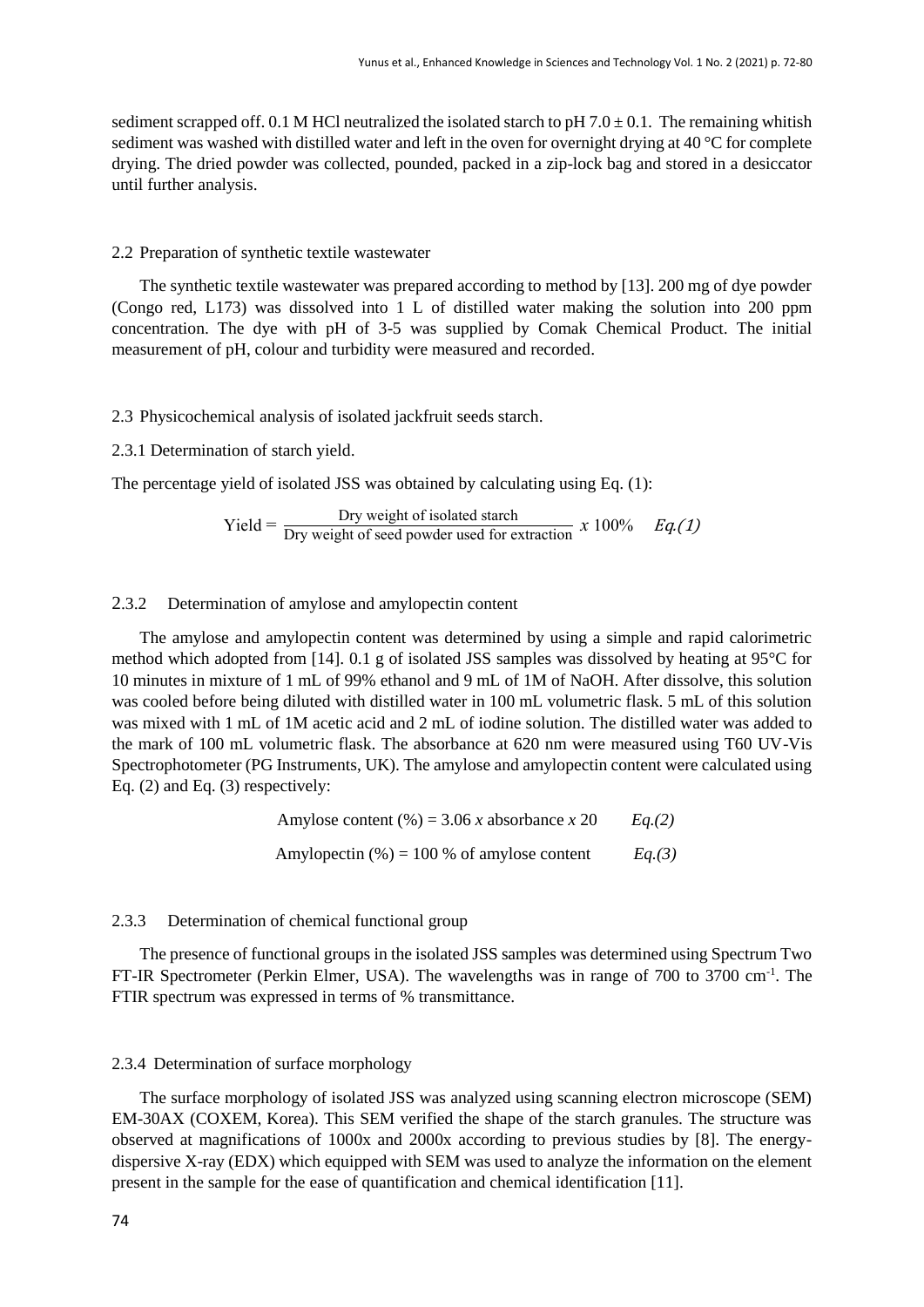#### 2.4 Coagulation and flocculation

The coagulation-flocculation studies was carried out using a conventional 4 jar apparatus or flocculator (VELP Scientifica JLT4 Flocculator, Italy) which adopted from [15]. The beaker filled with 250 mL of synthetic textile wastewater which adjusted to desired pH and added with different dosage of the isolated JSS coagulant. The mixture was mixed at 100 rpm 3 minutes (rapid mixing) and will be followed by slow mixing at 40 rpm for 15 minutes. After the agitation being stopped, the beakers were removed carefully and transferred to the flat surface to allow sedimentation for 30 minutes. The supernatant was filtered through a Whatman® filter paper (pore 45 µm) using vacuum filter flask. The treated and untreated synthetic textile wastewater were measured for their colour and turbidity to evaluate the effectiveness of the JSS coagulant. Calibrated turbidimeter (HACH TL2300, USA) was used to measure turbidity of the synthetic textile wastewater. The colour concentration was measured by using T60 UV-Vis Spectrophotometer (PG Instruments, UK) at 498 nm wavelength.

# **3. Results and Discussion**

# 3.1 Physicochemical analysis

# 3.1.1 Starch yield and amylose to amylopectin ratio

 The starch was isolated from jackfruit seeds by using alkaline extraction. The yield of the isolated JSS was calculated using Equation 3.1 was 19.42%. Meanwhile, the ratio of the two glucose polymers in starch which are amylose and amylopectin were determined by using a rapid calorimetric method. The distribution of these polymers are the utmost important for starch functionality as a natural coagulant [11]. The amount of amylose and amylopectin in this isolated JSS are 27.9% and 72.1% respectively.

#### 3.1.2 Chemical functional group of JSS coagulant and floc

The chemical functional group of JSS coagulant, congo red (CR) dye and JSS floc were identified by using FTIR. Figure 1 shows the spectra obtained which indicates several main peaks at the wavelengths between  $3700 \text{ cm}^{-1}$  and  $700 \text{ cm}^{-1}$ . The spectrum of the JSS coagulant shows the major absorption peaks that correspond to different functional groups vibration. The JSS coagulant significantly broad peak at 3272 cm<sup>-1</sup> which indicates the O-H stretching and distinctive peak at 1635 cm-1 which indicates O-H bending. The presence of these intermolecular hydrogen bonded hydroxyl groups in single bridge compound is due to contributions of water absorption in noncrystalline region of the starch [16]. Similar peak was obtained for JSS floc which is at 3298 cm<sup>-1</sup>. However the percentage of transmittance was higher which means that the fewer bonds were available to absorb the IR because the CR dye were already bonded with the JSS coagulant. In addition, the peaks presented in range of 1000 to 1300 cm<sup>-1</sup> for these three spectra were indicates the C-H bending [17]. Meanwhile, the peaks observed at 2930 cm<sup>-1</sup> in JSS coagulant and 2867 and 2936 cm<sup>-1</sup> in JSS floc were attributed to C-H stretching of aliphatic structures assigned to fatty acids and lipids [18]. The bending and deformation bands related to the carbon and hydrogen atoms were discovered in the region 1500-1300 cm<sup>-1</sup> [19] as observed by the vibrational signal occurs in the range. Notably the peak at 1336 cm-1 was assigned to C-O-H bending. The peak presented at 2930 cm<sup>-1</sup> in JSS coagulant was also attributes to the presence of amylose and amylopectin. The presence and stretching of C-O group with hydrogen bond were observed at the peak of 1150 and 1077 cm<sup>-1</sup>. The presence of glycosidic bond (C-O-C) in amylose and amylopectin in JSS coagulant was observed at 928 cm<sup>-1</sup>.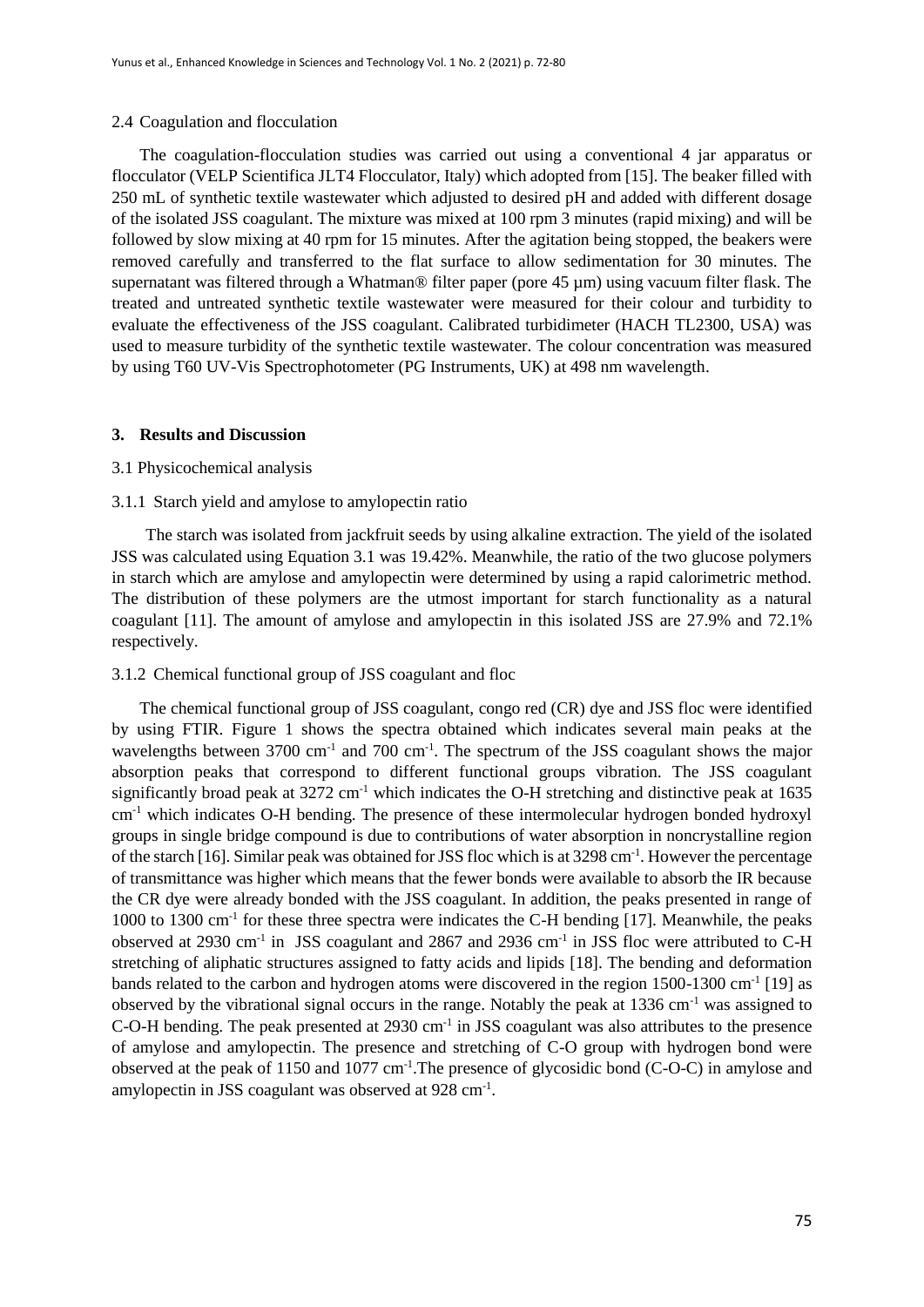

**Figure 1: FTIR spectra of JSS coagulant, CR dye and JSS floc**

3.1.3 Surface morphological properties of JSS coagulant and floc.

The surface morphology of the JSS coagulant and floc? were obtained by using SEM. It was found that the JSS coagulant was in bell-shaped as shown in Figure 2 (a) and (b) which were observed at magnification 1000x and 2000x respectively. The surface of the starch granules was also observed to be smooth. The same result was obtained by [8, 20] which stated that the isolated starch granules were round to bell-shaped with smooth surface. The same magnification also used to identify the surface morphology of the JSS floc as shown in Figure 3 (a) and (b). The images show the surface of JSS floc which are rough surface and ruptured shape. These indicate that there are interactions occurred at the surface of the coagulant between the CR dye particles and surface of the JSS coagulant.







**Figure 3: SEM image of JSS floc at magnification (a) 1000x (b) 2000x**

The EDX analysis was performed to identify the composition elements in JSS coagulant and JSS floc. The main elements in JSS coagulant are carbon (C) and oxygen (O) as presented in Figure 4 (a).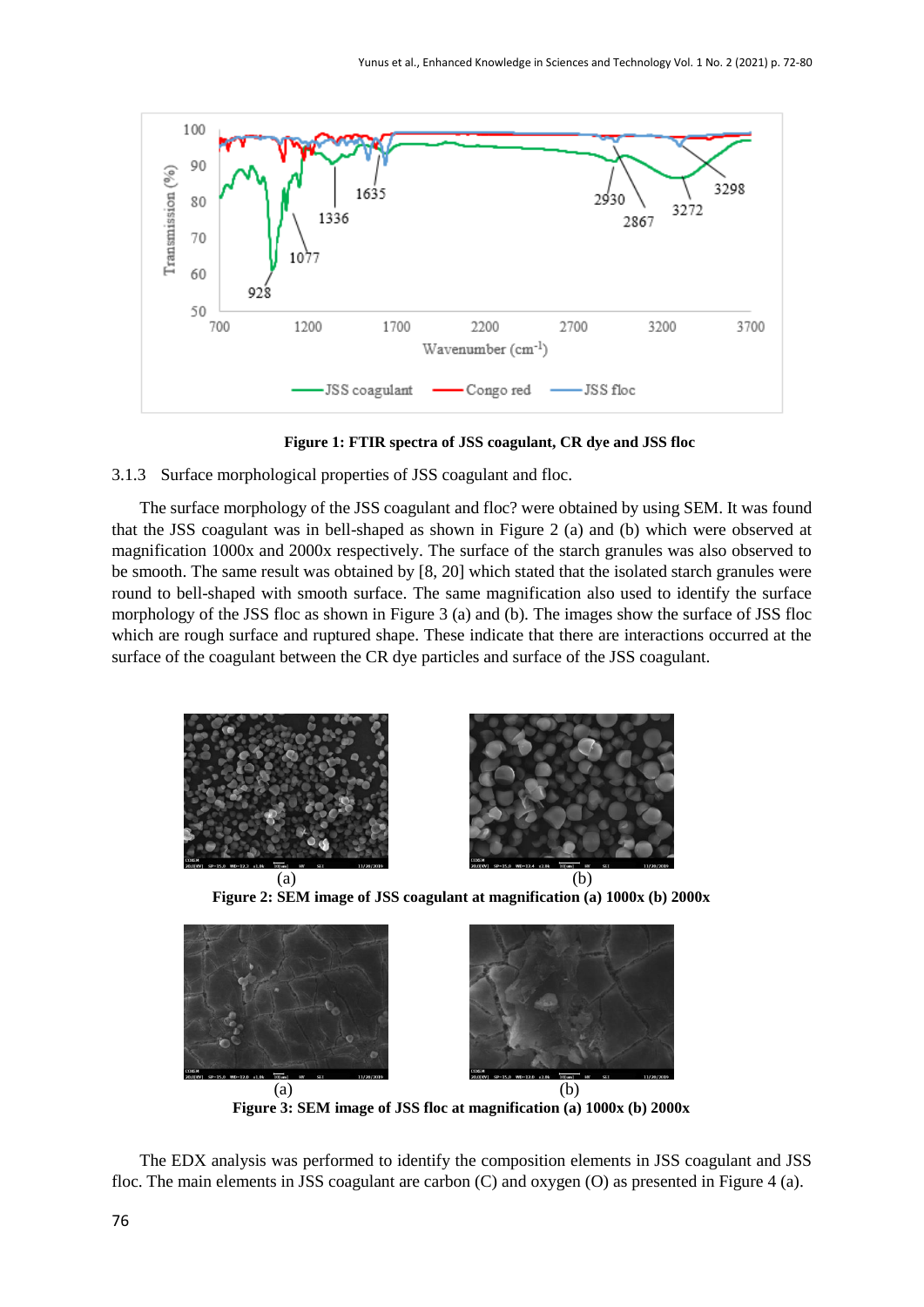

**Figure 4: EDX analysis of (a) JSS coagulant and (b) JSS floc**

Basically, starch is made up of a large number of glucose  $(C_6H_{10}O_5)$  units. However, EDX analysis did not detect the presence of H in starch granules because there is no core electrons in H but only valence electrons. [21] stated that the identification is not possible because the signals emitted from H 1s valence electrons would overlap with signals of other valence electrons. Meanwhile, the elements in JSS floc are consist of C, O, sodium (Na), sulfur (S) and traces of chloride (Cl). The EDX analysis for JSS floc was shown in Figure 4 (b). Among the various elements, C was found to be the most dominant in the JSS floc. The CR with chemical formula  $C_{32}H_{22}N_6N_{a2}O_6S_2$  contain all the elements identified except for Cl which is from the hydrochloric acid (HCl) that being used to adjust the pH of the wastewater.

# 3.2 Coagulation-flocculation analysis

#### 3.2.1 Effect of pH

In the coagulation process, the pH of solution has been identified as the most important parameter affecting dye as it affects the surface charge of the coagulant and also the stabilization of the suspension [22]. The Congo red (CR) dye is stable at pH range of 5 to 13. However, the pH is also known to affect the stability of the CR dye structure. At strong acidic condition, the red solution became dark blue due to the formation of protonated species that will neutralize the negative charge of CR dye. This will lead to destabilization and flocculation [23].

The coagulation of CR dye was studied with the initial concentration of synthetic dye wastewater was 200 ppm. Figure 5 (a) represents the percentage removal of colour and turbidity when treated with constant coagulant dosage which is 20 mg/L. From this graph, it is observed that the highest removal of CR dye was at acidic condition particularly at pH 2 with 95.5% of removal. At this pH, dye is exists as cation. The JSS coagulant is a polysaccharides that linked by glycosidic bonds and various side functions [23]. It contains hydroxyl groups (–OH) which are anionic and able to increase the coagulation competency. When charges are present, polysaccharides behave as polyelectrolytes. Cationic dye molecules get attached on the surface of coagulant thus neutralize and give particle attraction and hence coagulation occurred. As the pH increase, the percentage of colour removal reduced to 64.1, 56.3, 9.7 and 2.7% at pH 3, 4, 5 and 7 respectively. As for turbidity, the graph was plotted in Figure 4.6 to indicate the percentage of the removal. The percentage of turbidity removal were gradually decreased as the pH increased in the same trend as colour removal. At pH 2, the JSS coagulant managed to remove 87.5%. The percentage of removal reduced to 86.7, 69.7, 68.3 and 65.3% for pH 3, 4, 5 and 7 respectively.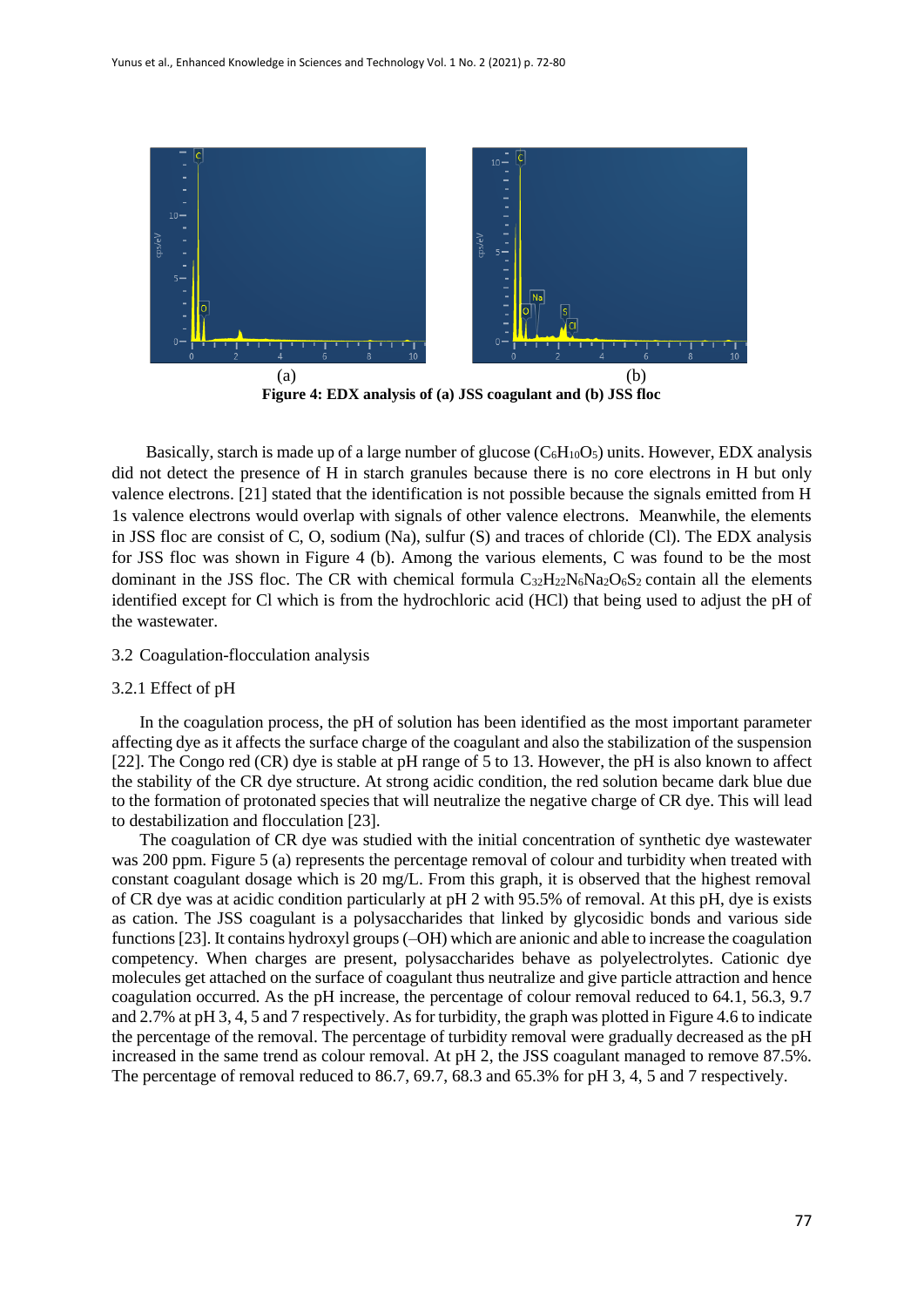#### 3.2.2 Effect of coagulant dosage

Dosage of coagulant is one of the most important parameters that need to be consider to determine the performance of the coagulants in coagulation-flocculation for wastewater treatment. Figure 5 (b) illustrates the graph for colour and turbidity removal percentage of synthetic dye wastewater with 200 ppm initial concentration at pH 2. The results show that the increasing trend of colour removal as the coagulant dose increase. The isolated JSS coagulant with high amount of amylopectin provide abundant of ionic sites that will bind with anionic CR dye particles. Thus, the presence of a large amount of functional groups provides abundant adsorption sites that lead to the interparticle bridging [23]. Bridging of the polymers play a large part in the coagulation process as the higher the dosage of coagulant, the colliding particles will aggregate between themselves [24]. In this study, the increase of JSS coagulant dosage will increase the amount of amylopectin in the solution. These long-chain polymers will favor the bridging by giving the possibility of attachment of the 'dangling' polymer segments to other particles [25]. In this study, it was found that the percentage of the colour removal increase from 95.1% with 10 mg/L coagulant dosage to up to  $\sim$ 100% with increasing coagulant dosage. As discussed in previous section, the coagulation of CR dye is very effective at pH 2. Thus, to evaluate the effect of coagulant dosage, the pH was constant at pH 2. The results show that with 50 mg/L of coagulant dosage, the colour of the CR dye wastewater were able to be completely removed. The same increasing trend was obtained for turbidity removal (Figure 4.8) although the removal was not as high as for colour removal. The removal of turbidity was 85.4% with coagulant dosage at 10 mg/L. The removal increased to 88, 88.2, 88.4 and 89.1% for 20, 30, 40 and 50 mg/L respectively.



**Figure 5: Percentage of colour and turbidity removal at parameter (a) pH (b) coagulant dosage**

#### **4. Conclusion**

To conclude, the experiments conducted confirmed the positive coagulation properties of JSS as it contributed to colour and turbidity removal in synthetic textile wastewater. The removal of colour and turbidity were found to be the highest at pH 2 and coagulant dosage of 50 mg/L. The synthetic textile wastewater with initial concentration of 200 ppm was effectively removed up to ~100% colour and 89.1% of turbidity at the optimum condition. To confirm the coagulation occurred between the JSS coagulant and the CR dye, the characterization of the both were observed by FTIR, SEM and EDX analysis. The most abundant chemical functional group in JSS coagulant which is –OH group played important roles in this coagulation-flocculation process. Thus, this jackfruit seed coagulant can be one of the options of natural coagulant to be used in wastewater treatment

# **Acknowledgement**

This research was made possible by funding from research grant number H077 provided by Universiti Tun Hussein Onn Malaysia and the Ministry of Higher Education, Malaysia. The authors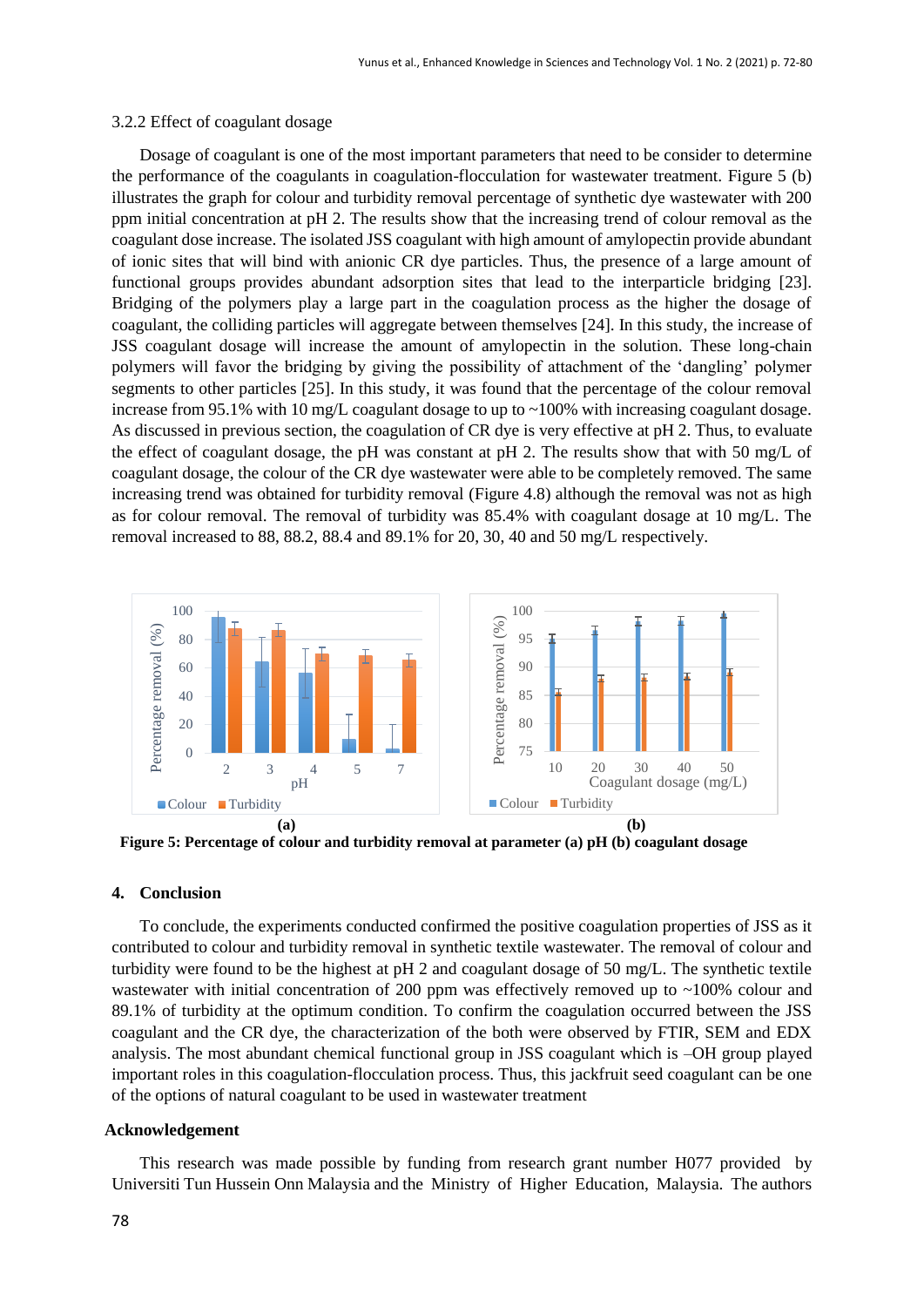would also like to thank the Faculty of Applied Sciences and Technology, Universiti Tun Hussein Onn Malaysia for its support.

# **References**

- [1] A. I. Ohioma, N. O. Luke, & O. Amraibure, "Studies on the pollution potential of wastewater from textile processing factories in Kaduna, Nigeria," Journal of Toxicology and Environmental Health Sciences, vol. 1 (2), pp. 034-037, 2009.
- [2] M. M. Aslam, M. A. Baig, I. Hassan, I. A. Qazi, M. Malik, & H. Saeed, "Textile wastewater characterization and reduction of its COD and BOD by oxidation," Electronic Journal of Environmental, Agricultural and Food Chemistry, vol. 3 (6), pp. 804-811, 2004.
- [3] G. Vijayaraghavan, T. Sivakumar, & A. V. Kumar, "Application of plant based coagulants for waste water treatment," International Journal of Advanced Engineering Research and Studies, vol 1(1), pp. 88-92, 2011.
- [4] O. Amuda, I. Amoo, & O. Ajayi, "Performance optimization of coagulant/flocculant in the treatment of wastewater from a beverage industry," Journal of Hazardous Materials, vol. 129(1- 3), pp. 69–72, 2006.
- [5] H. A. Devrimci, A. M. Yuksel, & F. D. Sanin, "Algal alginate: a potential coagulant for drinking water treatment," Desalination, vol. 299, pp. 16–21, 2012.
- [6] Z. Yang, B. Gao, & Q. Yue, "Coagulation performance and residual aluminum speciation of Al2 (SO4)<sup>3</sup> and polyaluminum chloride (PAC) in Yellow River water treatment," Chemical Engineering Journal, vol. 165(1), pp. 122–132, 2010.
- [7] N. A. Oladoja, "Headway on natural polymeric coagulants in water and wastewater treatment operations", Journal of Water Process Engineering, vol. 6, pp. 174-192, 2015.
- [8] K. Rengsutthi, & S. Charoenrein, "Physico-chemical properties of jackfruit seed starch (*Artocarpus heterophyllus*) and its application as a thickener and stabilizer in chilli sauce," LWT-Food Science and Technology, vol. 44(5), pp. 1309-1313, 2011.
- [9] P. Shailendra, "Natural binding agents in tablet formulation," International Journal of Pharmaceutical & Biological Archives, vol. 3(3), pp. 466-473, 2012.
- [10] I. Y. Qudsieh, A. F. l‐Razi, N. A. Kabbashi, M. E. S. Mirghani, K. G. Fandi, M. Z. Alam, & M. M. Nasef, "Preparation and characterization of a new coagulant based on the sago starch biopolymer and its application in water turbidity removal," Journal of applied polymer science, vol. 109(5), pp. 3140-3147, 2008.
- [11] S. Y. Choy, K. M. N. Prasad, T. Y. Wu, M. E. Raghunandan, B. Yang, S. M. Phang, & R. N. Ramanan, "Isolation, characterization and the potential use of starch from jackfruit seed wastes as a coagulant aid for treatment of turbid water," Environmental Science and Pollution Research, vol. 24(3), pp. 2876-2889, 2016.
- [12] M. R. R. Kooh, M. K. Dahri & L. B. Lim, "Jackfruit seed as a sustainable adsorbent for the removal of Rhodamine B dye," Journal of Environment & Biotechnology Research, vol. 4(1), pp. 7-16, 2016.
- [13] R. Sanghi, B. Bhatttacharya & V. Singh, "Cassia angustifolia seed gum as an effective natural coagulant for decolourisation of dye solutions," Green Chemistry, vol. 4(3), pp. 252-254, 2002.